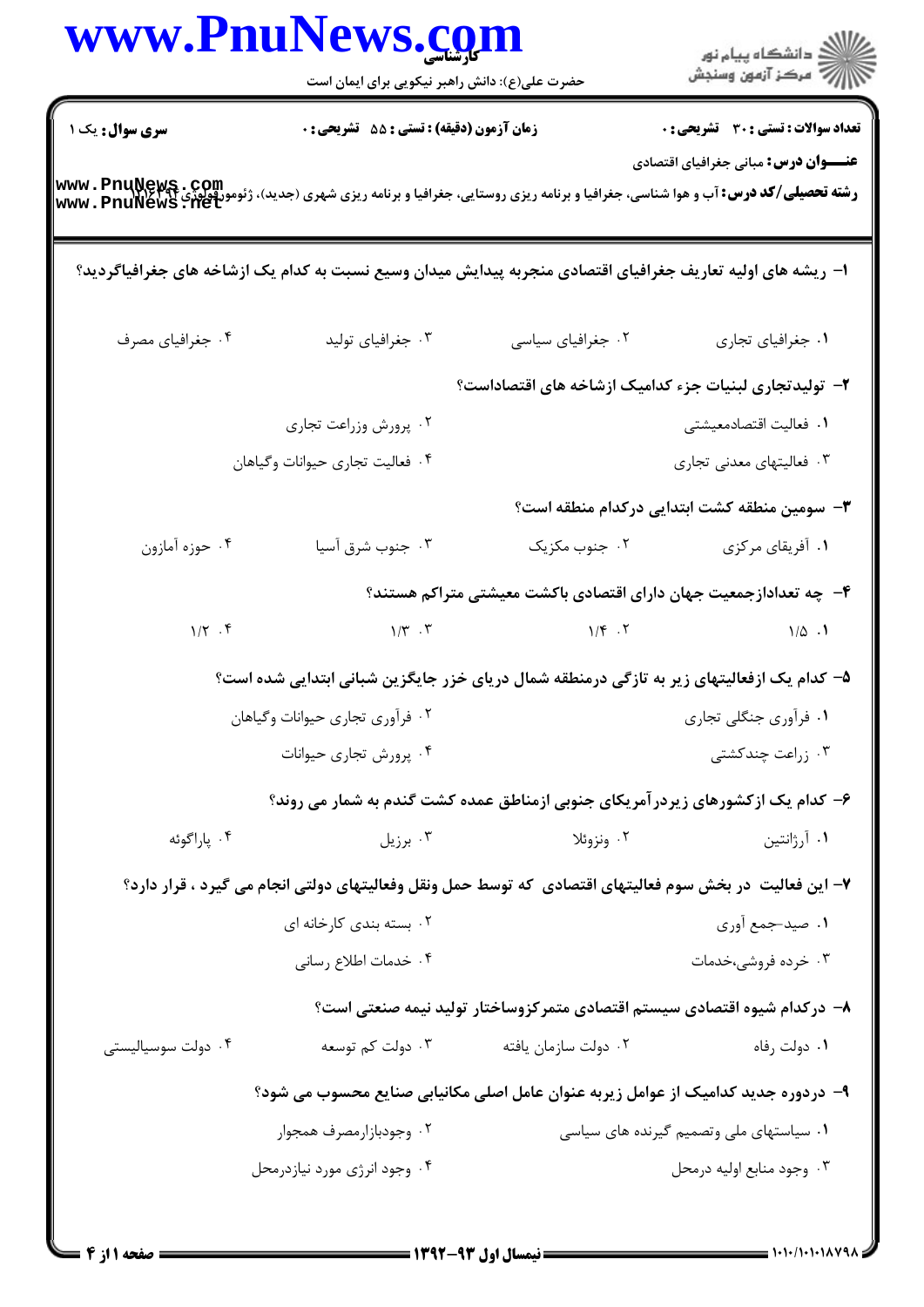|                        | www.PnuNews.com                               |                                                       | ر<br>دانشڪاه پيام نور)<br>سرڪز آزمون وسنڊش                                                                                                       |  |
|------------------------|-----------------------------------------------|-------------------------------------------------------|--------------------------------------------------------------------------------------------------------------------------------------------------|--|
|                        | حضرت علی(ع): دانش راهبر نیکویی برای ایمان است |                                                       |                                                                                                                                                  |  |
| <b>سری سوال :</b> ۱ یک | زمان آزمون (دقیقه) : تستی : 55 تشریحی : 0     |                                                       | <b>تعداد سوالات : تستي : 30 ٪ تشريحي : 0</b>                                                                                                     |  |
|                        |                                               |                                                       | <b>عنـــوان درس:</b> مبانی جغرافیای اقتصادی                                                                                                      |  |
|                        |                                               |                                                       | <b>رشته تحصیلی/کد درس:</b> آب و هوا شناسی، جغرافیا و برنامه ریزی روستایی، جغرافیا و برنامه ریزی شهری (جدید)، ژئومورفولوژی<br>www . PnuNews . Het |  |
|                        |                                               |                                                       |                                                                                                                                                  |  |
|                        |                                               |                                                       | ∙۱۔ هدف نهایی بازار چیست؟                                                                                                                        |  |
|                        | ۰۲ وضع جغرافیایی بازار                        |                                                       | ۰۱ پیش بینی جمعیت مصرف کننده                                                                                                                     |  |
|                        | ۰۴ مصرف كننده                                 |                                                       | ۰۳ توزیع درآمد خانواده ها                                                                                                                        |  |
|                        |                                               |                                                       | 1۱– وابستگی تجارت به مکانیابی تولیدومصرف اولین بارتوسط چه کسی مطرح گردید؟                                                                        |  |
| ۰۴ والترايسارد         | ۰۳ برتیل اهلین                                | ۰۲ آلفردوبر                                           | ٠١ والتركريستالر                                                                                                                                 |  |
|                        |                                               |                                                       | ۱۲– کدامیک ازهزینه های زیرجزء هزینه های غیرمستقیم تولید کالا محسوب می شود؟                                                                       |  |
|                        | ۰۲ هزینه دستمزد کارگر                         |                                                       | ٠١ هزينه مواد اوليه                                                                                                                              |  |
|                        | ۰۴ هزينه تهيه نقشه والگو                      |                                                       | ۰۳ هزینه اداری وتشکیلاتی                                                                                                                         |  |
|                        |                                               |                                                       | ۱۳– کدامیک ازاندیشمندان زیررقابت تولیدکنندگان یا فروشندگان وتاثیرات عوامل تولیدوهزینه های حمل ونقل وتولید                                        |  |
|                        |                                               | واستخراج راعامل تعيين كننده درمكانيابي صنايع مى داند؟ |                                                                                                                                                  |  |
| ۰۴ آگوست لوش           | ۰۳ ادگارهوور                                  | ٠٢ والترايسارد                                        | ۰۱ پلاندر                                                                                                                                        |  |
|                        |                                               |                                                       | ۱۴– اولین توجه جدی به تابع کمترین هزینه وتئوری وابستگی های متقابل مکان یابی توسط چه کسی مطرح گردید؟                                              |  |
| ۰۴ آگوست لوش           | ۰۳ آلفردوبر                                   | ۰۲ والتر کریستالر                                     | ٠١ ملوين گرين هوت                                                                                                                                |  |
|                        |                                               |                                                       | ۱۵– کدامیک ازالگوههای زیر توزیع ممتد برخی پدیده ها رادرمنطقه نشان می دهد؟                                                                        |  |
| ۰۴ الگوی نقطه ای       | ۰۳ الگوی خطی                                  | ۰۲ الگوی سطحی                                         | ٠١. الگوى توزيع فضايي                                                                                                                            |  |
|                        |                                               |                                                       | ۱۶– کدامیک ازکشورهای صنعتی جهان پیشرو درامر صنعتی شدن بوده است؟                                                                                  |  |
| ۰۴ انگلستان            | ۰۳ فرانسه                                     | ۰۲ آلمان                                              | ۰۱ آمریکا                                                                                                                                        |  |
|                        |                                               |                                                       | ۱۷- به چه دلیل صنایع استرالیا قدرت رقابت باصنایع سایر کشورها ی پیشرفته را ندارند؟                                                                |  |
|                        | ۰۲ بازارمصرف ندارند                           |                                                       | ۰۱ صنایع کوچک هستند                                                                                                                              |  |
|                        | ۰۴ هزينه صادرات بالاست                        |                                                       | ۰۳ هزينه هاي توليدبالاست                                                                                                                         |  |
|                        |                                               |                                                       | ۱۸– اقتصادنیوزیلند بیشترمتکی به چه صنعتی است؟                                                                                                    |  |
| ۰۴ صنایع نظامی         | ۰۳ صنایع پتروشیمی                             | ۰۲ صنایع فولاد                                        | ۰۱ اقتصادلبنی وگوشتی                                                                                                                             |  |
|                        |                                               |                                                       |                                                                                                                                                  |  |
|                        |                                               |                                                       | ۱۹- درسال۱۹۸۸چنددرصد ازمردم ژاپن شهرنشین بوده اند؟                                                                                               |  |
| ۰۴ (۹۱ مرصد            | ۰۳ ۵۶ مدرصد                                   | ۰۲ ۷۷درصد                                             | ۰.۱ ۸۰درصد                                                                                                                                       |  |
| <b>ـــ صفحه 12ز 4</b>  |                                               | ـــــــــــــ نیمسال اول ۹۳-۱۳۹۲ ــــــ               |                                                                                                                                                  |  |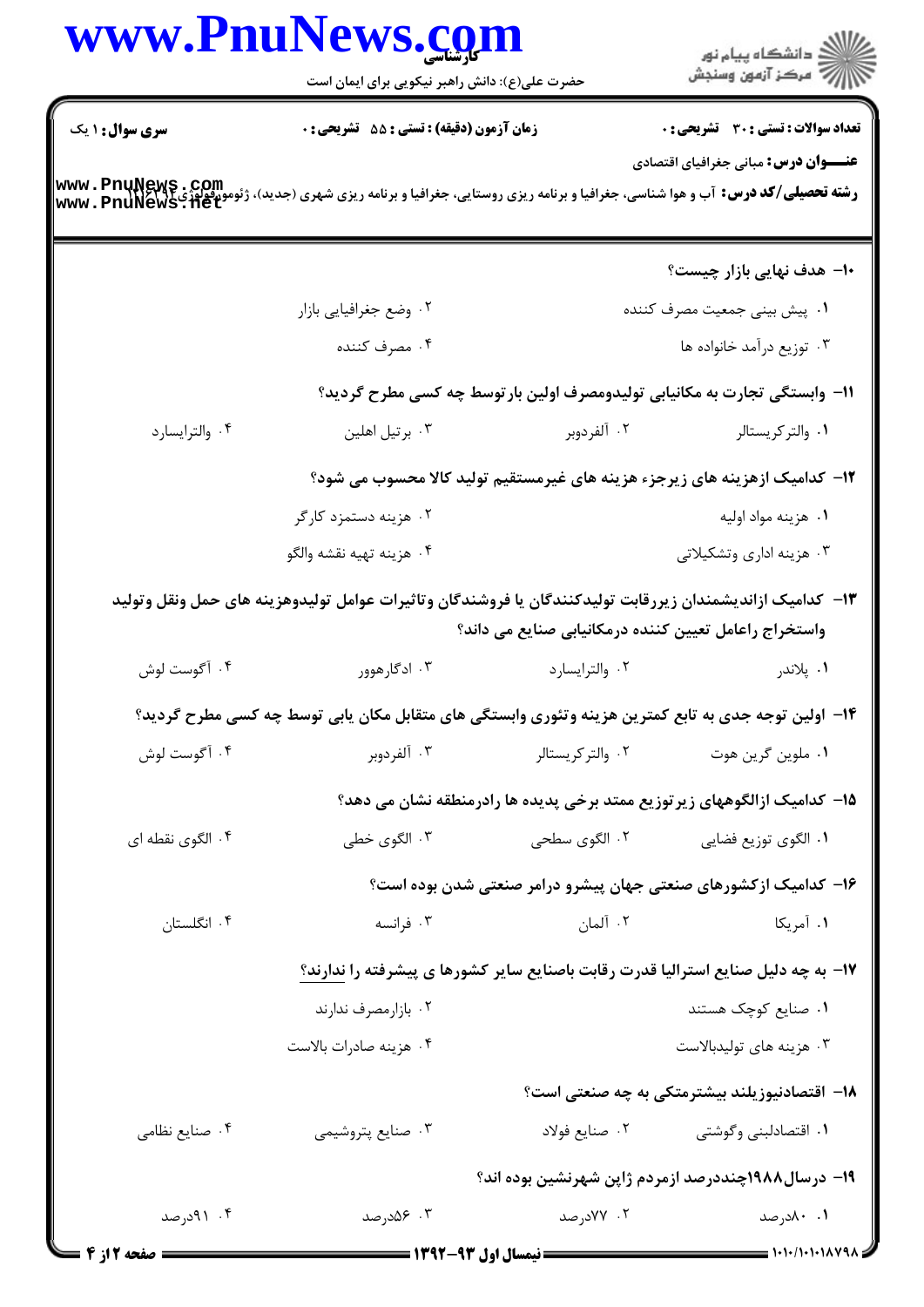|                        | حضرت علی(ع): دانش راهبر نیکویی برای ایمان است |                     | ر<br>راڪ دانشڪاه پيام نور<br>راڪ مرڪز آزمون وسنڊش                                                                                                                                                                           |  |
|------------------------|-----------------------------------------------|---------------------|-----------------------------------------------------------------------------------------------------------------------------------------------------------------------------------------------------------------------------|--|
| <b>سری سوال : ۱ یک</b> | زمان آزمون (دقیقه) : تستی : 55 آتشریحی : 0    |                     | <b>تعداد سوالات : تستی : 30 ٪ تشریحی : 0</b>                                                                                                                                                                                |  |
|                        |                                               |                     | <b>عنـــوان درس:</b> مبانی جغرافیای اقتصادی<br><b>رشته تحصیلی/کد درس:</b> آب و هوا شناسی، جغرافیا و برنامه ریزی روستایی، جغرافیا و برنامه ریزی شهری (جدید)، ژئومورفولوژی <b>www . PnuNews . Com</b><br>www . PnuNews . 11et |  |
|                        |                                               |                     | ۲۰- ازمشخصه های اصلی کارخانجات شهرهای بزرگ عصرفوردیسم چیست؟                                                                                                                                                                 |  |
|                        | ۰۲ تولیدکم ومصرف بالا                         |                     | ۰۱ تولیدانبوه                                                                                                                                                                                                               |  |
|                        | ۰۴ مهاجرتهای گسترده                           |                     | ۰۳ تجمع عظیم نیروی کار                                                                                                                                                                                                      |  |
|                        |                                               |                     | <b>۲۱</b> - پدیده تغییرات دمادرفصول مختلف به ویژه درشبانه روز وتاثیرات آن برزندگی گیاهان راچه می گویند؟                                                                                                                     |  |
| ۰۴ تعرق                | ۰۳ فتوسنتز                                    | ۰۲ فتوپريوديسم      | ۰۱ ترموپريوديسم                                                                                                                                                                                                             |  |
|                        |                                               |                     | ۲۲- اثرفتوپریودیسم درکدام منطقه شدیدتراست؟                                                                                                                                                                                  |  |
| ۰۴ مناطق جنب حاره      | ۰۳ مناطق حاره                                 | ۰۲ مناطق نزدیک قطبی | ٠١. مناطق استوايي                                                                                                                                                                                                           |  |
|                        |                                               |                     | ٢٣- فاصله زمانی بین آخرین روزیخ بندان بهارو اولین روزیخ بندان پاییز راچه می گویند؟                                                                                                                                          |  |
| ۰۴ دوره خواب گیاه      | ۰۳ دوره رشد گیاه                              | ۰۲ اعتدالین         | ۰۱ انقلابین                                                                                                                                                                                                                 |  |
|                        |                                               |                     | ۴۴– خاکهای خنثی دارای ph چند هستند؟                                                                                                                                                                                         |  |
| $\gamma$ . $\gamma$    | $\lambda \cdot \mathbf{v}$                    |                     | $\epsilon$ . T<br>$\Delta$ . 1                                                                                                                                                                                              |  |
|                        |                                               |                     | ۲۵– درکدام یک ازمناطق زیرکشاورزی معیشتی جریان دارد؟                                                                                                                                                                         |  |
| ۰۴ اروپای غربی         | ۰۳ آمریکای شمالی                              | ۰۲ آسیای جنوب غربی  | ۰۱ آسیای جنوب شرقی                                                                                                                                                                                                          |  |
|                        |                                               |                     | ۲۶– کدام یک از نظامهای اعتباری به مواردی اختصاص می یابدکه ویژگی سرمایه ای داشته وپس ازچندسال فعالیت نتیجه کار<br>خود را می تواند آشکار سازد؟                                                                                |  |
|                        | ۰۲ نظام اعتباری کوتاه مدت                     |                     | ٠١ نظام اعتباري درازمدت                                                                                                                                                                                                     |  |
|                        | ۰۴ نظام اعتباري سرمايه اي                     |                     | ۰۳ نظام اعتباري ميان مدت                                                                                                                                                                                                    |  |
|                        |                                               |                     | ۲۷– درکشورهایی که در آمد پایین دارند غذای اکثرمردم راکدام یک از مواد غذایی زیر تشکیل می دهد؟                                                                                                                                |  |
| ۰۴ غلات                | ۰۳ سبزیجات                                    | ۰۲ شیر              | ۰۱ گوشت                                                                                                                                                                                                                     |  |
|                        |                                               |                     | ٢٨- گسترده ترين ومعمولترين نوع مالكيت كدام است؟                                                                                                                                                                             |  |
| ۰۴ مالکیت قبیله ای     | ۰۳ ماکیت دولتی                                | ۰۲ مالکیت تعاونی    | ۰۱ مالکیت خصوصی                                                                                                                                                                                                             |  |
|                        |                                               |                     | ۲۹- شیوه بهره برداری اژیدو درکدام کشور مرسوم است؟                                                                                                                                                                           |  |
| ۰۴ ژاپن                | ۰۳ مکزیک                                      | ۰۲ چين              | ۰۱ روسیه                                                                                                                                                                                                                    |  |